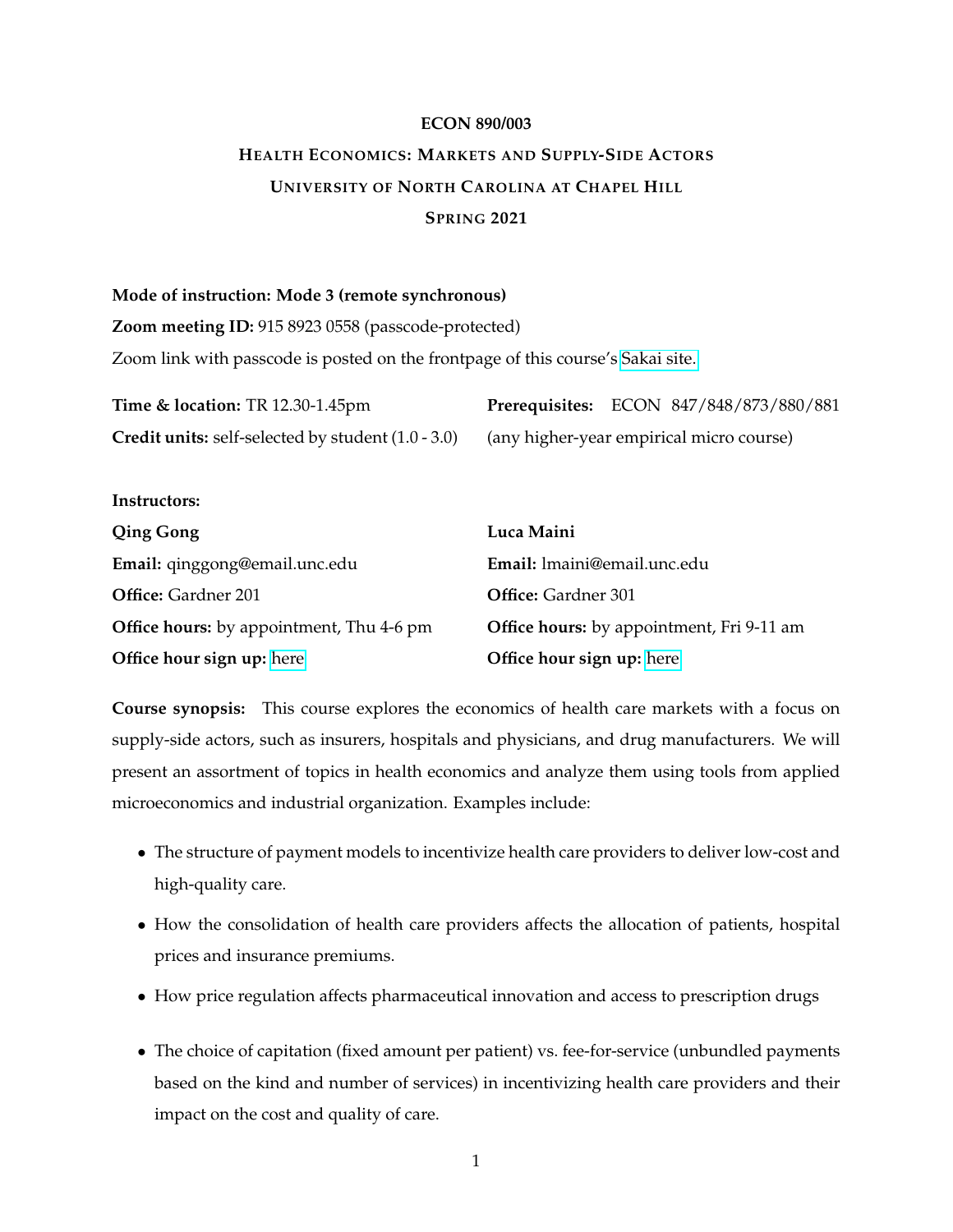- Horizontal and vertical mergers among provider groups and their impact on the allocation of patients, hospital prices and insurance premiums.
- The impact of price regulation in the pharmaceutical market.

**Course objective:** Our main objective is to prepare you to do original empirical research in microeconomics, specifically within health economics and industrial organization. To this end, we will (i) introduce you to the main policy issues in health economics, with a focus on understanding how different players respond to market structures and regulations, and (ii) equip you with the modeling and estimation techniques that are central to current health economics research, most, if not all, of which can also be applied in empirical research outside of health.

**Approach and prerequisites:** Our approach is a combination of lectures on the essential methodology, surveys of the recent literature on the supply-side topics of health care markets, and empirical exercises that familiarize you with the prominent econometric tools, data sources, and programming techniques. Whenever a new tool is required, we will first review the methodology and then come back to its application in the health care market.

This course will be the second of two health economics courses offered each year at UNC Economics. Its focus on the supply side actors of health care markets complements the existing course (ECON 850 Health Economics), which examines the consumer side of health economics. As a result, this course often employs a different set of tools that spans over various fields of empirical microeconomics, such as bargaining models, learning models, cost function estimation with adverse selection, etc. These two courses do not need to be taken in any specific order.

Students are expected to have taken at least one higher-year graduate empirical microeconomics or microeconometrics course. For example, ECON 847 or 848 (Empirical IO I/II), 873 (Microeconometrics), 880 (Labor I), or 881 (Labor II). Students who have not taken these courses but may fulfill the requirements (by taking similar courses offered by other departments) are encouraged to contact the instructors and discuss their specific cases before enrollment.

**Course structure and requirement:** This course will be co-taught by two instructors, each covering half of the course materials. With this structure, the students are introduced to each topic by the instructor whose own research is more closely related to that topic. Throughout the semester, they are also welcome (and encouraged) to meet with any of the two instructors about the course,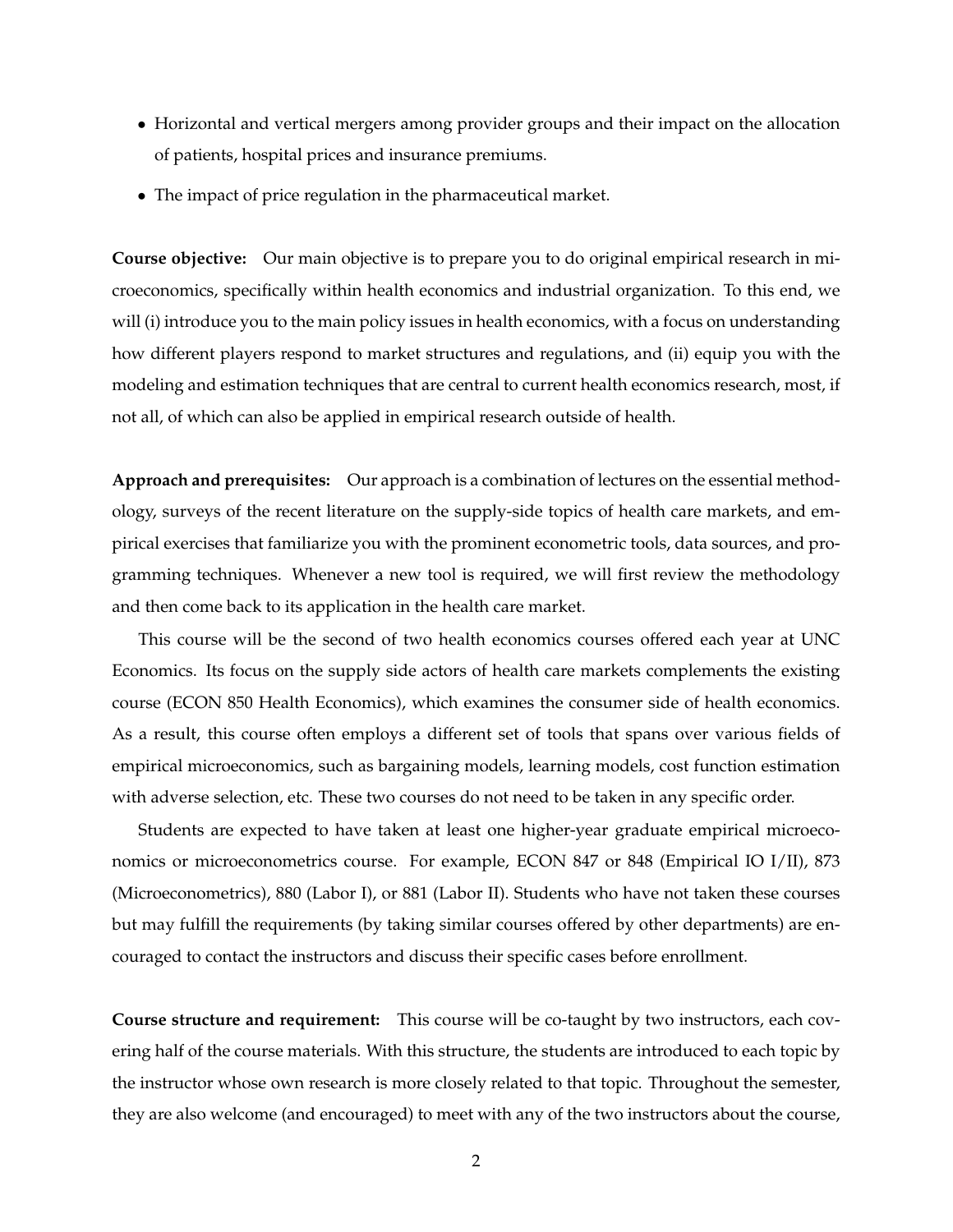original research ideas, and other research-related questions.

Most class meetings require that you read the assigned papers in advance and actively participate as we discuss them in class. You will also be required to do an in-class presentation of a paper, as well as a proposal for an original research paper at the end of the semester. Homework will be assigned regularly throughout the semester, which typically involves empirical exercises that apply tools introduced in class and/or used in the required readings. Your course grade will be calculated based on the weights below:

- **Homework**: 40% (4 assignments in total, 10% each)
	- a. **Due dates:** Homework assignments must be submitted *by noon* on the due dates, unless specified otherwise. Late submissions *before* solutions are posted or discussed in class will receive discounted grades depending on the length of the delay. Submissions *after* solutions are posted or discussed in class will *not* be accepted.
	- b. **Submission:** Please submit your homework in the required format. All homework should be submitted as a PDF to Gradescope.
	- c. **Collaboration:** You may discuss the reading materials and problems in the homework with each other. But each individual must write and submit their own work (i.e., you need to write your own answers and code your own programs, not copies of others' answers) and each individual will be graded separately on the assignment.
	- d. **Grading:** Points for each question/subquestion in the homework will be specified. In case of late submission, the homework will be graded first, and then discounted based on when the work was submitted and when the solutions are posted/discussed in class.
- **Participation**: 10%
	- a. **Assessment of required readings:** It is essential that you finish the required readings **before** they are discussed in class. Students will be (randomly) selected to answer factual questions on the reading (e.g., the research question, the empirical strategy, the key findings).
	- b. **In-class discussions:** Students are expected to voluntarily participate in and contribute to the in-class discussions, including the presentation by your peers. You need to be fully engaged, communicate your ideas clearly, and be respectful to your peers and the instructors.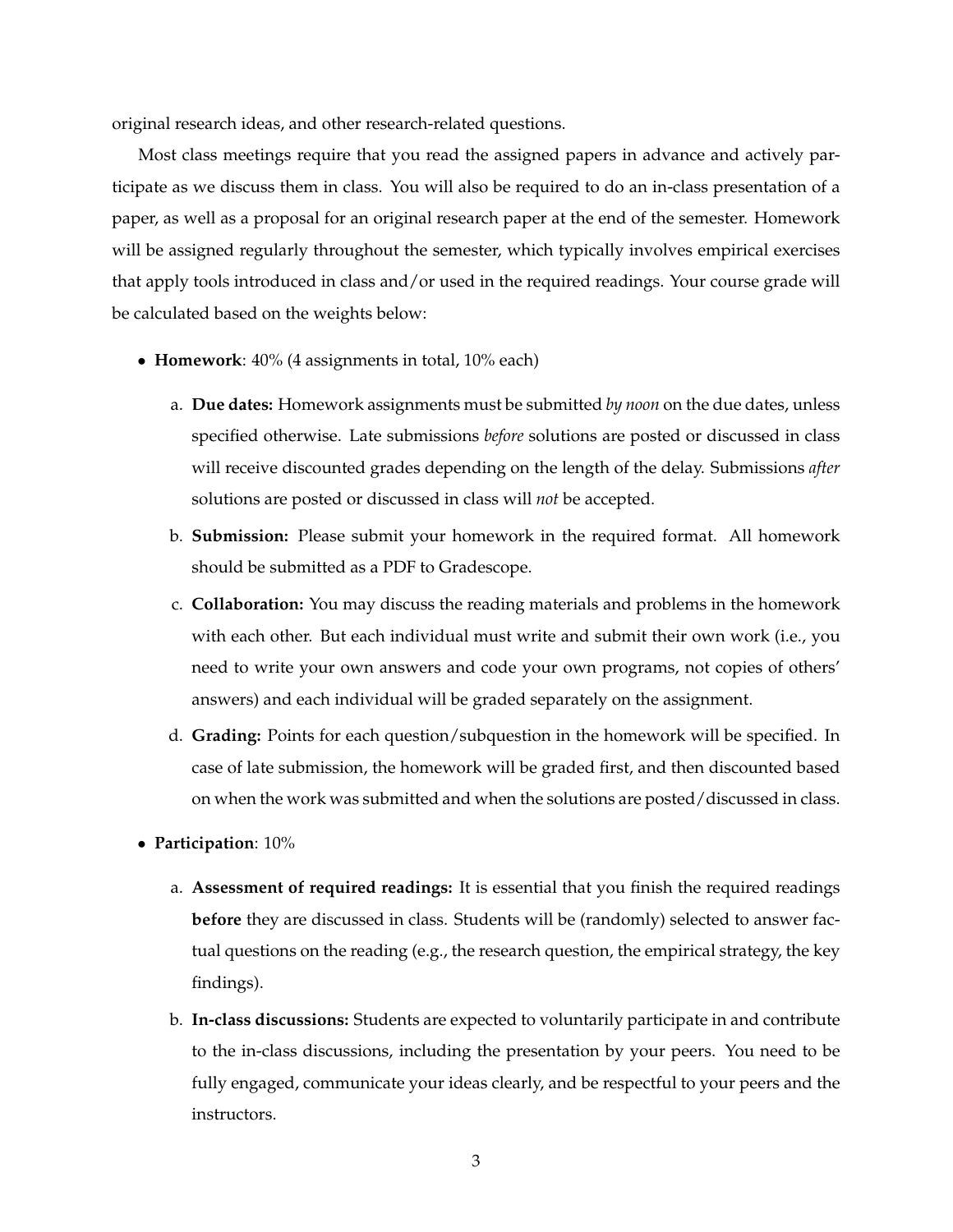- c. **Questions and comments:** Students are welcome and encouraged to ask questions both during and after class. Good questions are most often not factual ones, but ones that demonstrate critical thinking and intellectual engagement.
- **Presentation [Apr. 29, May 4, and May 11]**: 20%
	- \* **Date and time:** Presentations are scheduled during the last two class meetings (4/29 and  $5/4$ ) *and* during the final exam  $(5/11$  $(5/11$  $(5/11$  at  $12$  pm $)^1$ .
	- a. **Importance:** Presentation is an essential skill throughout your graduate study and a crucial one when on the job market.
	- b. **Attendance:** *All* are expected to be attend the presentation sessions just as in the lectures, and are encouraged to provide constructive feedback for your peers.
	- c. **Evaluation:** Your presentation will be evaluated by the two instructors separately (10% each). Key areas of evaluation include the content, the clarity and organization and the delivery. More detailed guidelines will be provided in class.
- **Research proposal [due May 11 at 5pm EDT]**: 30%
	- a. A brief proposal on your own research project due on the first day of final exam (5-6 pages maximum excluding tables, figures, and the bibliography, 12 pt, single space, 1 inch margin on all sides).
	- b. The format resembles that for the second-year paper proposal.
	- c. Students must have their proposed ideas **approved** by April 1. To allow ample time for the instructors to evaluate your proposed idea and to make necessary changes, submit a brief description **in writing by March 18**.
	- d. More guidelines and detailed requirements will be provided in class as we go along.

**List of topics and readings** Below is a tentative list of topics to be covered in the course, the corresponding instructor, and a subset of (highly recommended/required) readings. The list of readings will be continually updated with additional materials, such as new working papers and exemplary job market papers. **Mandatory readings are marked with an asterisk.**

1. **Introduction (4 lectures, Gong and Maini)**

<sup>1</sup> Final exam schedule: https://registrar.unc.edu/academic-calendar/final-examination-schedule-spring/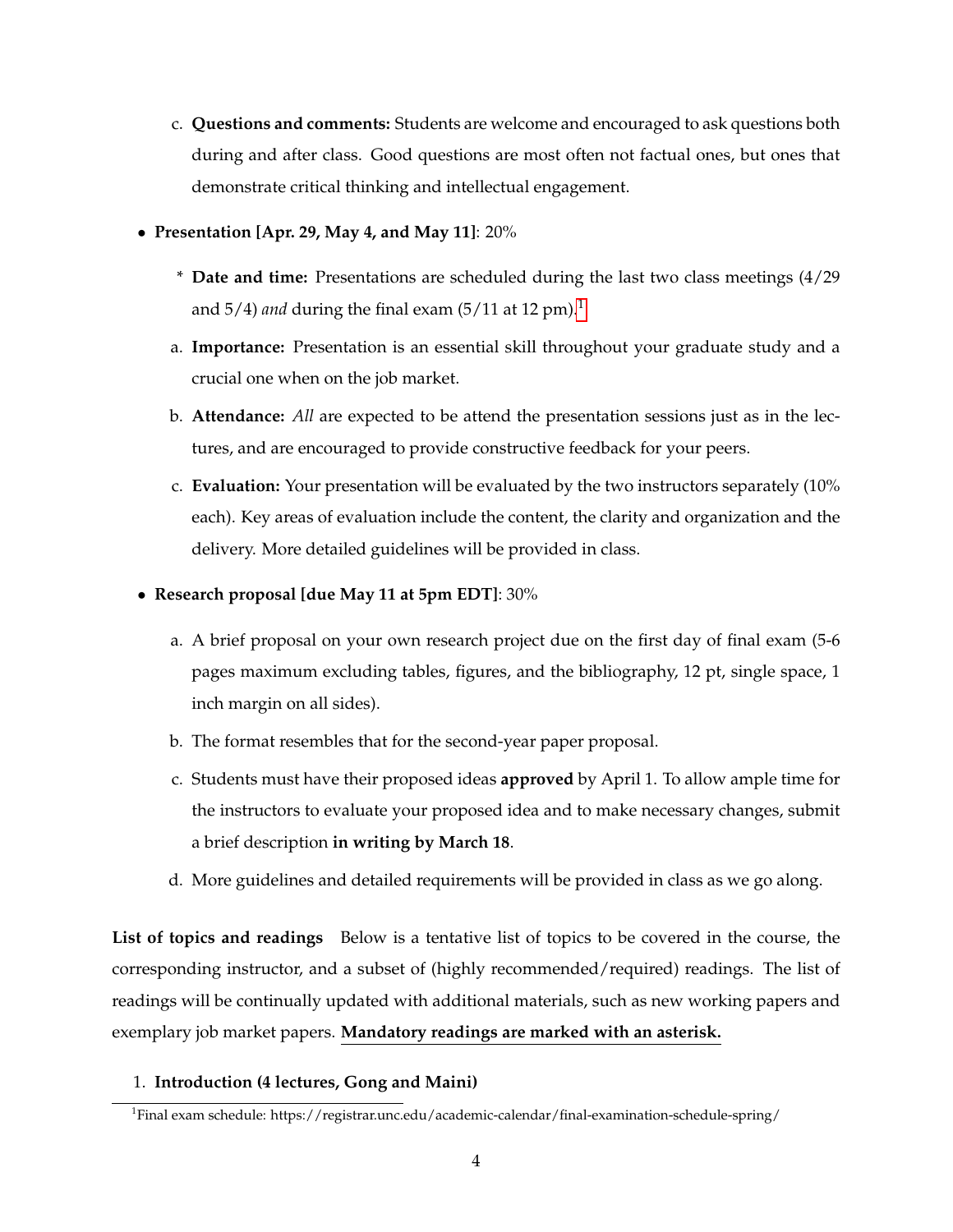- (a) Introduction to healthcare markets (Gong)
	- **\*Arrow, Kenneth J.,** "Uncertainty and the Welfare Economics of Medical Care," *American Economic Review*, 1963, 53 (5), 940–973.
	- **Finkelstein, Amy**, "The Aggregate Effects of Health Insurance: Evidence from the Introduction of Medicare," *The Quarterly Journal of Economics*, feb 2007, 122 (1), 1–37.
	- **\*Finkelstein, Amy, Matthew Gentzkow, and Heidi Williams,** "Sources of Geographic Variation in Health Care: Evidence From Patient Migration," *The Quarterly Journal of Economics*, nov 2016, 131 (4), 1681– 1726.
- (b) Random utility choice models and applications (Gong)
	- **\*Nevo, Aviv,** "A practitioner's guide to estimation of random-coefficients logit models of demand," *Journal of Economics and Management Strategy*, 2000, 9 (4), 513– 548.
	- **Berry, Steven, James Levinsohn, and Ariel Pakes,** "Automobile Prices in Market Equilibrium," *Econometrica*, 1995, 63 (4), 841–890.
	- **Berry, Steven T.,** "Estimating Discrete-Choice Models of Product Differentiation," *The RAND Journal of Economics*, 1994, 25 (2), 242.
- (c) Cost functions and adverse selection (Maini)
	- **\*Cardon, James H. and Igal Hendel**, "Asymmetric Information in Health Insurance: Evidence from the National Medical Expenditure Survey," *The RAND Journal of Economics*, 2001, 32 (3), 408.
	- **\*Einav, Liran, Amy Finkelstein, and Mark R. Cullen**, "Estimating Welfare in Insurance Markets Using Variation in Prices," *The Quarterly Journal of Economics*, 2010, 125 (3), 877–921.
	- **Cutler, David M., Amy Finkelstein, and Kathleen McGarry**, "Preference heterogeneity and insurance markets: Explaining a puzzle of insurance," *American Economic Review*, 2008, 98 (2), 157–162.
- (d) Bargaining in vertical markets (Maini)
	- **\*Horn, Henrick and Asher Wolinsky**, "Bilateral Monopolies and Incentives for Merger," *The RAND Journal of Economics*, 1988, 19 (3), 408–419.
	- **\*Gowrisankaran, Gautam, Aviv Nevo, and Robert Town**, "Mergers when prices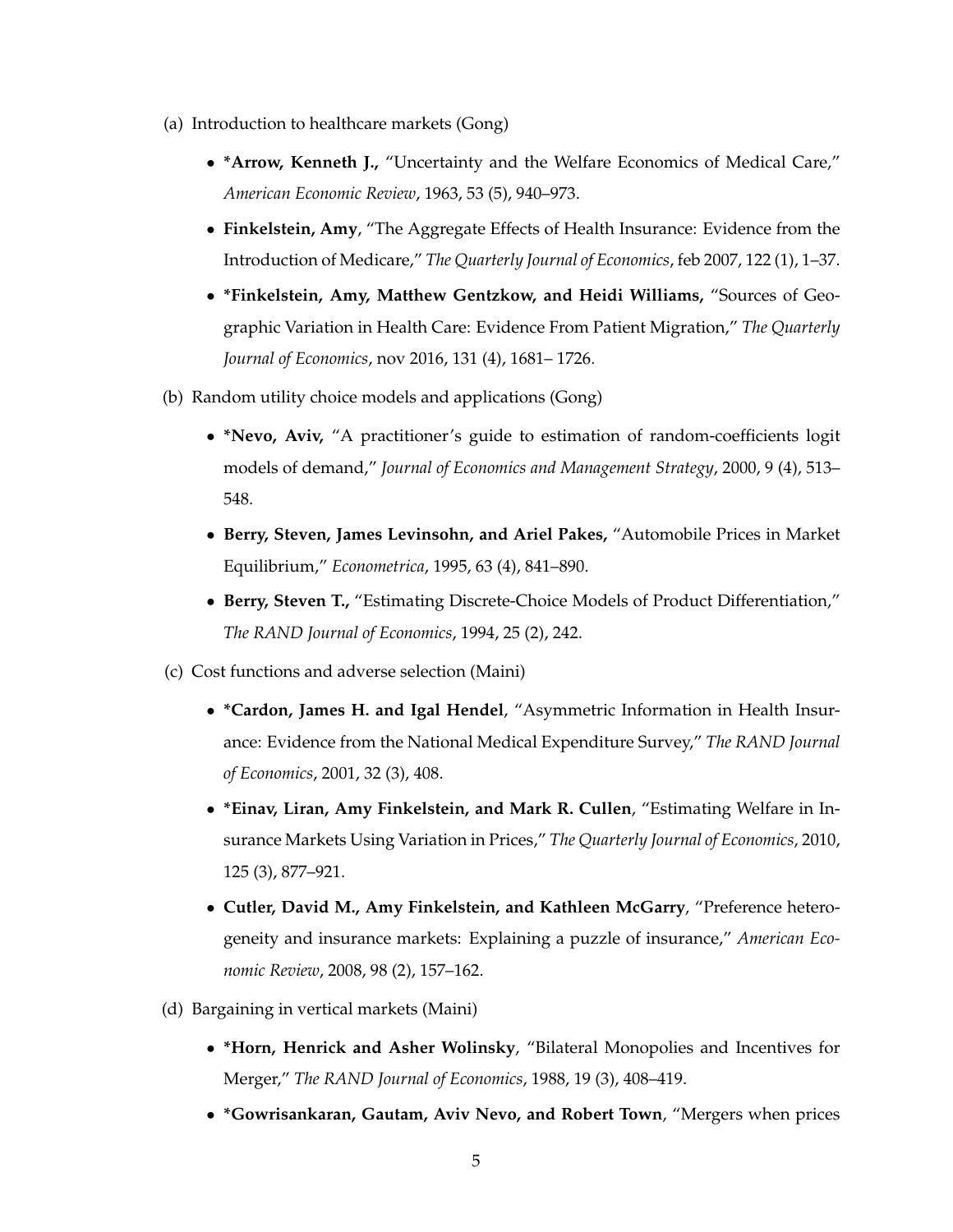are negotiated: Evidence from the hospital industry," *American Economic Review*, 2015, 105 (1), 172–203.

#### 2. **Health Insurance Markets (6 lectures, Gong)**

- (a) Moral Hazard and Insurance Design
	- **\*Zarek C. Brot-Goldberg, Amitabh Chandra, Benjamin R. Handel, Jonathan T. Kolstad,** "What does a Deductible Do? The Impact of Cost-Sharing on Health Care Prices, Quantities, and Spending Dynamics," *The Quarterly Journal of Economics*, 132 (3), 2017, 1261–1318.
	- **Cutler, David M., Mark McClellan, and Joseph P. Newhouse,** "How Does Managed Care Do It?," *The RAND Journal of Economics*, 2000, 31 (3), 526–548.
	- **Dranove, David, Christopher Ody, and Amanda Starc,** "A Dose of Managed Care: Controlling Drug Spending in Medicaid," *American Economic Journal: Applied Economics*, 2021, 13 (1): 170-97.
- (b) Competition and Adverse Selection
	- **\*Einav, Liran, Amy Finkelstein, Stephen P. Ryan, Paul Schrimpf, and Mark R. Cullen,** "Selection on moral hazard in health insurance," *American Economic Review,* 2013, 103 (1), 178–219.
	- **Hackmann, Martin B., Jonathan T. Kolstad, and Amanda E. Kowalski,** "Adverse selection and an individual mandate: When theory meets practice," *American Economic Review*, 2015, 105 (3), 1030–1066.
	- **Shepard, Mark,** "Hospital Network Competition and Adverse Selection: Evidence from the Massachusetts Health Insurance Exchange," *NBER Working Paper #22600*
- (c) Fixes for Adverse Selection
	- **\*Finkelstein, Amy, Nathaniel Hendren, and Mark Shepard,** "Subsidizing Health Insurance for Low-Income Adults: Evidence from Massachusetts." *American Economic Review*, 2019, 109 (4): 1530-67.
	- **Tebaldi, Pietro,** "Estimating Equilibrium in Health Insurance Exchanges: Price Competition and Subsidy Design under the ACA," *Working Paper*, 2017.
	- **Geruso, Michael and Timothy J. Layton, Grace McCormack, and Mark Shepard,** "The Two Margin Problem in Insurance Markets," *Working Paper*, 2019.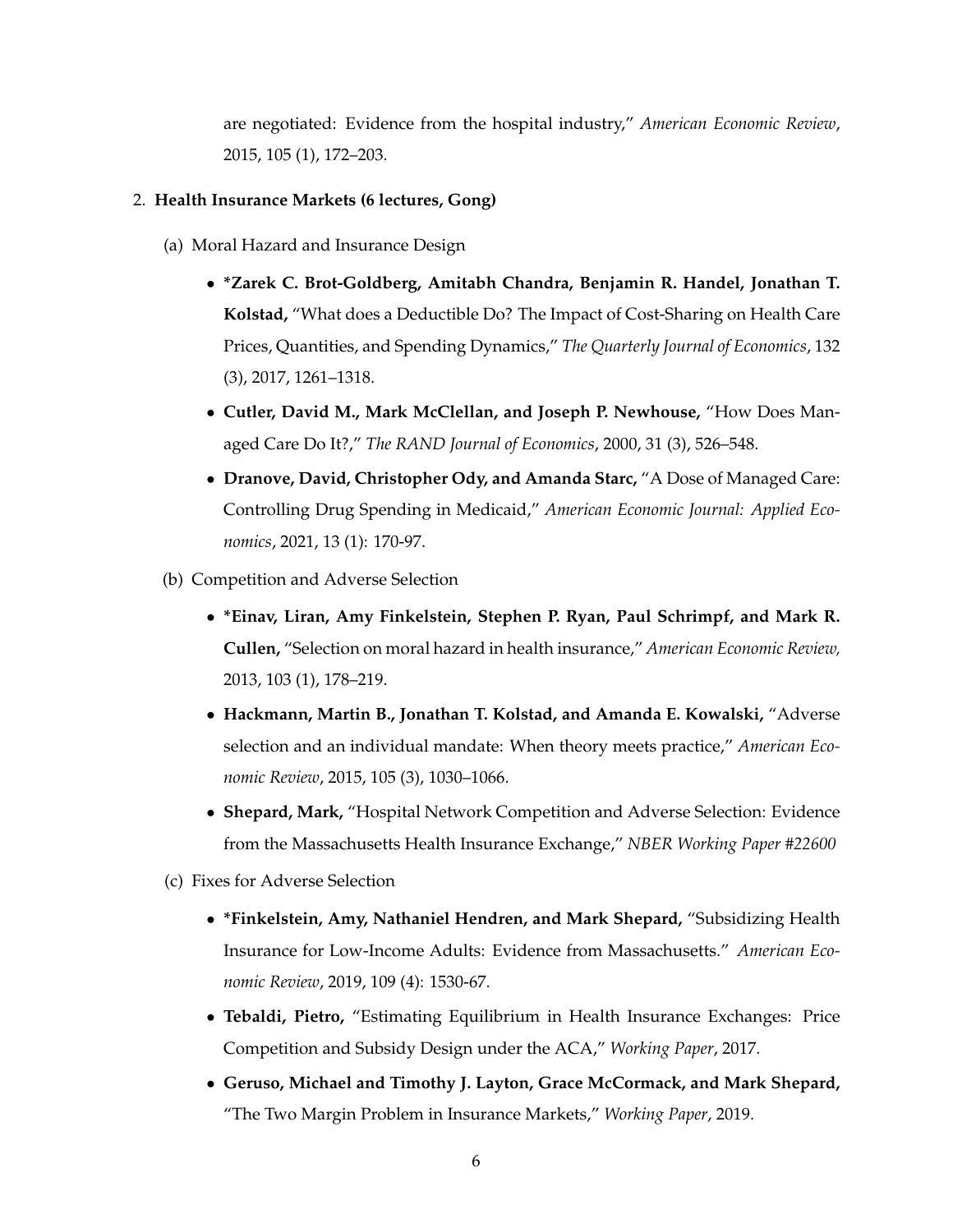- (d) Government-provided insurance / pricing of care
	- **\*Clemens, Jeffrey, and Joshua D. Gottlieb.** "In the shadow of a giant: Medicare's influence on private physician payments." *Journal of Political Economy*, 2017, 125 (1): 1-39.
	- **Chan, David C., and Michael J. Dickstein.** "Industry input in policy making: Evidence from Medicare." *The Quarterly Journal of Economics,* 2019, 134 (3): 1299-1342.

## 3. **Behavior of Medical Care Providers (6 lectures, Gong)**

- (a) Agency I: Induced Demand
	- **\*Chandra, Amitabh, David Cutler, and Zirui Song,** "Who Ordered That? The Economics of Treatment Choices in Medical Care," *Handbook of Health Economics,* Vol. 2, Elsevier B.V., 2011.
	- **\*Schnell, Molly,** "Physician Behavior in the Presence of a Secondary Market: The Case of Prescription Opioids," *Working Paper*, 2019, pp. 1–83.
	- **Johnson, Erin M. and M. Marit Rehavi,** "Physicians treating physicians: Information and incen- tives in childbirth," *American Economic Journal: Economic Policy*, 2016, 8 (1), 115–141.
- (b) Agency II: Other Margins
	- **\*Eliason, Paul J., Paul L. E. Grieco, Ryan C. Mcdevitt, and James W. Roberts,** "Strategic Patient Discharge: The Case of Long-Term Care Hospitals," *American Economic Review*, 2018, 108 (11), 3232–3265.
	- **\*Gandhi, Ashvin,** "Picking Your Patients: Selective Admissions in the Nursing Home Industry," SSRN Electronic Journal, 2020. "Picking Your Patients: Selective Admissions in the Nursing Home Industry," *Working Paper*, 2020.
	- **Geruso, Michael, and Timothy Layton.** "Upcoding: evidence from Medicare on squishy risk adjustment." *Journal of Political Economy* 128.3 (2020): 984-1026.
- (c) Provider Learning and Productivity
	- **\*Chandra, Amitabh and Douglas O. Staiger,** "Productivity spillovers in health care: Evidence from the treatment of heart attacks," *Journal of Political Economy*, 2007, 115 (1), 103–140.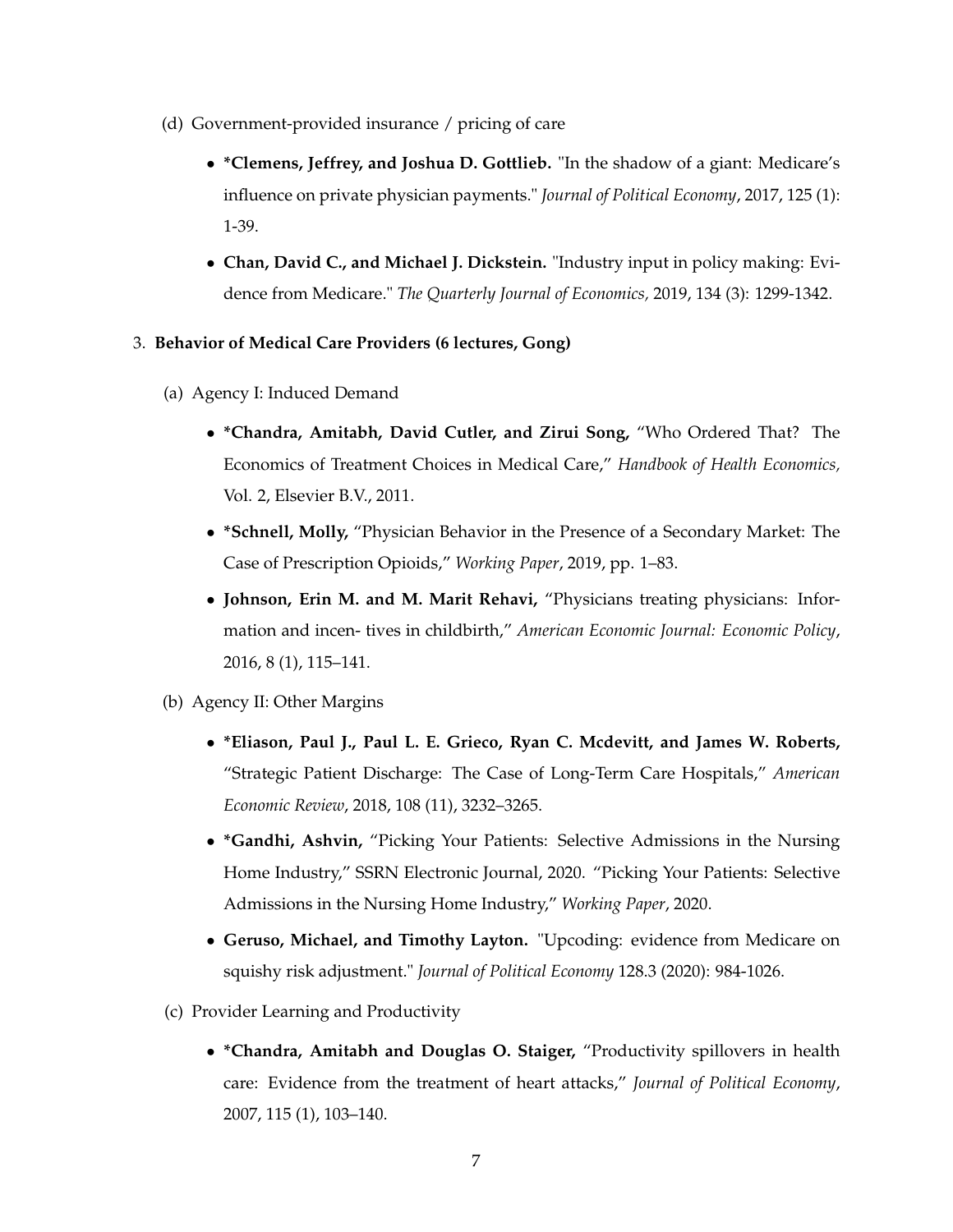- **\*Crawford, Gregory S and Matthew Shum,** "Uncertainty and Learning in Pharmaceutical Demand," *Econometrica*, 2005, 73 (4), 1137–1173.
- **Dickstein, Michael J.** "Efficient provision of experience goods: Evidence from antidepressant choice." *Working Paper,* 2018.
- **Currie, Janet M. and W. Bentley MacLeod,** "Understanding Doctor Decision Making: The Case of Depression Treatment," *Econometrica*, 2020, 88 (3), 847–878.
- **Abaluck, Jason, Leila Agha, Chris Kabrhel, Ali Raja, and Arjun Venkatesh,** "The determinants of productivity in medical testing: Intensity and allocation of care," *American Economic Review,* 2016, 106 (12), 3730–3764.
- **Doyle, Joseph J., John A. Graves, Jonathan Gruber, and Samuel A. Kleiner,** "Measuring Returns to Hospital Care: Evidence from Ambulance Referral Patterns," *Journal of Political Economy*, feb 2015, 123 (1), 170–214.
- **Kolstad, Jonathan T,** "Information and Quality When Motivation Is Intrinsic: Evidence from Surgeon Report Cards," *American Economic Review,* 2013, 103 (7), 2875– 2910.
- (d) Design of Physician Payment Schemes (Maini)
	- **\*Clemens, Jeffrey and Joshua D. Gottlieb**, "Do Physicians' Financial Incentives Affect Medical Treatment and Patient Health?," *American Economic Review*, 2014, 104 (4), 1320–1349.
	- **Dafny, Leemore S.**, "How Do Hospitals Respond to Price Changes?," *American Economic Review*, 2005, 95 (5), 1525–1547.

## 4. **Vertical and Horizontal Relationships in Health Care Markets (6 lectures, Maini)**

- (a) Bargaining and Restricted Networks
	- **\*Ho, Katherine**, "The welfare effects of restricted hospital choice in the US medical care market," *Journal of Applied Econometrics*, Nov 2006, 21 (7), 1039–1079.
	- **\*Ho, Kate and Robin S. Lee**, "Equilibrium provider networks: Bargaining and exclusion in health care markets," *American Economic Review*, 2019, 109 (2), 473–522.
	- **Ho, Katherine**, "Insurer-provider networks in the medical care market," *American Economic Review*, 2009, 99 (1), 393–430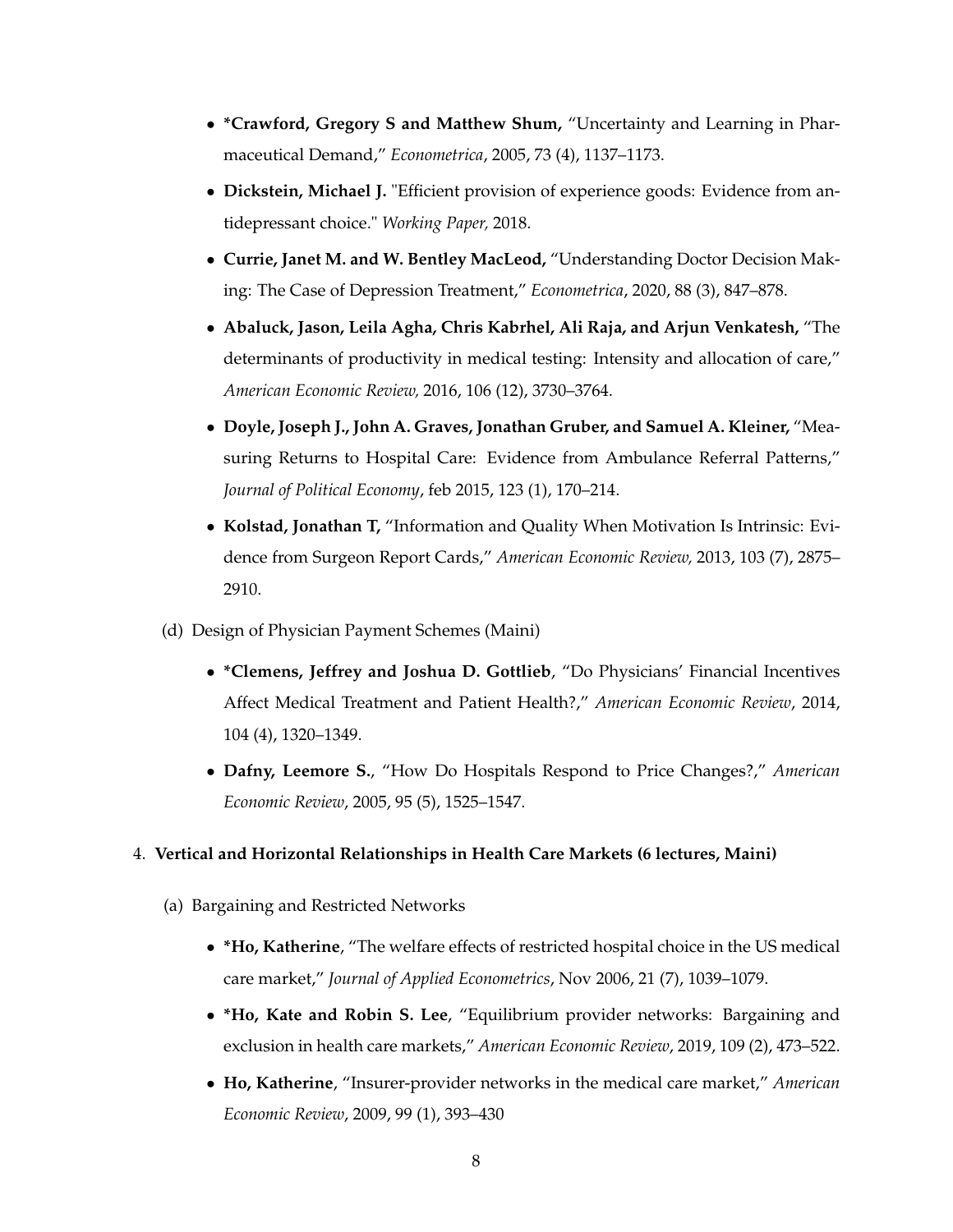- **Ericson, Keith Marzilli and Amanda Starc**, "Measuring Consumer Valuation of Limited Provider Networks," *American Economic Review: Papers and Proceedings*, 2015, 105 (5), 115–119.
- **Liebman, Eli**, "Bargaining in Markets with Exclusion: An Analysis of Health Insurance Networks," 2018.
- **Ghili, Soheil**, "Network Formation and Bargaining in Vertical Markets: The Case of Narrow Networks in Health Insurance," 2020
- (b) Hospital Mergers
	- **\*Gowrisankaran, Gautam, Aviv Nevo, and Robert Town**, "Mergers when prices are negotiated: Evidence from the hospital industry," *American Economic Review*, 2015, 105 (1), 172–203
	- **Dafny, Leemore, Kate Ho, and Robin S. Lee**, "The price effects of cross-market mergers: theory and evidence from the hospital industry," *RAND Journal of Economics*, 2019, 50 (2), 286–325.
- (c) Insurer Mergers
	- **\*Ho, Kate and Robin S. Lee**, "Insurer Competition in Health Care Markets," *Econometrica*, 2017, 85 (2), 379–417
	- **\*Dafny, Leemore, Mark Duggan, and Subramaniam Ramanarayanan**, "Paying a Premium on Your Premium? Consolidation in the US Health Insurance Industry," *American Economic Review*, Apr 2012, 102 (2), 1161–1185.
	- **Trish, Erin E. and Bradley J. Herring**, "How do health insurer market concentration and bargaining power with hospitals affect health insurance premiums?," *Journal of Health Economics*, 2015, 42, 104–114.
- (d) Hospital-Physician Integration
	- **\*Dranove, David and Christopher Ody**, "Employed for Higher Pay? How Medicare Payment Rules Affect Hospital Employment of Physicians," *American Economic Journal: Economic Policy*, 2019, 11 (4), 249–271.
	- **\*Cutler, David M., Leemore Dafny, David C. Grabowski, Steven Lee, and Christopher Ody**, "Vertical Integration of Healthcare Providers Increases Self-Referrals and Can Reduce Downstream Competition: The Case of Hospital-Owned Skilled Nursing Facilities," *NBER Working Paper Series*, 2020, 28305, 43.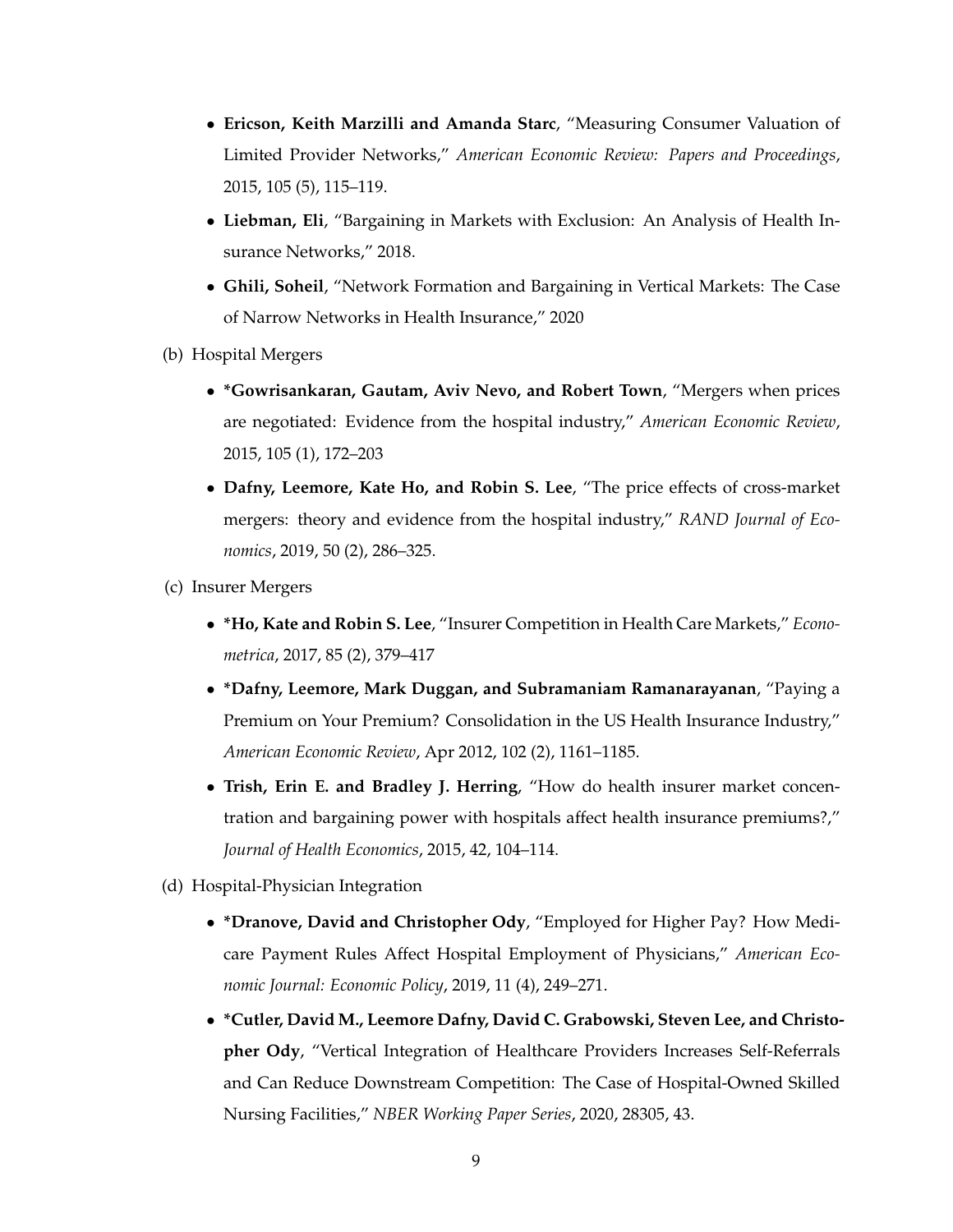- **Capps, Cory, David Dranove, and Christopher Ody**, "The effect of hospital acquisitions of physician practices on prices and spending," *Journal of Health Economics*, 2018, 59, 139–152.
- **Baker, Laurence C., M. Kate Bundorf, and Daniel P. Kessle**r, "The effect of hospital/physician integration on hospital choice," *Journal of Health Economics*, 2016, 50, 1–8.
- (e) Other vertical relations in health care markets
	- **\*Eliason, Paul J., Benjamin Heebsh, Ryan C. McDevitt, and James W. Roberts**, "How Acquisitions Affect Firm Behavior and Performance: Evidence from the Dialysis Industry," *Quarterly Journal of Economics*, 2020, 135 (1), 221–267.
	- **\*Grennan, Matthew**, "Bargaining ability and price discrimination: Empirical evidence from medical devices," *American Economic Review*, 2013, 103 (1), 145–177.
	- **Grennan, Matthew, and Ashley Swanson**, "Transparency and negotiated prices: The value of information in hospital-supplier bargaining," *Journal of Political Economy*, 2020, 128 (4), 1234–1268.
	- **Feng, Josh**, "Pricing Intermediaries in Prescription Drug Markets: Impact and Policy Implications," 2019.

## 5. **The Pharmaceutical Market (5 lectures, Maini)**

- (a) Introduction to pharmaceutical markets
	- **\*Lakdawalla, Darius N.**, "Economics of the pharmaceutical industry," *Journal of Economic Literature*, 2018, 56 (2), 397–449.
	- **Kakani, Pragya, Michael Chernew, and Amitabh Chandra**, "Rebates in the Pharmaceutical Industry: Evidence from Medicines Sold in Retail Pharmacies in the U.S.," 2020.
- (b) Competition
	- **\*Maini, Luca, Josh Feng, Thomas Hwang, and Jacob Klimek**, "Biosimilar Entry and the Pricing of Biologic Drugs," 2021.
	- **\*Lu, Z. John and William S. Comanor**, "Strategic pricing of new pharmaceuticals," *Review of Economics and Statistics*, 1998, 80 (1), 108–118.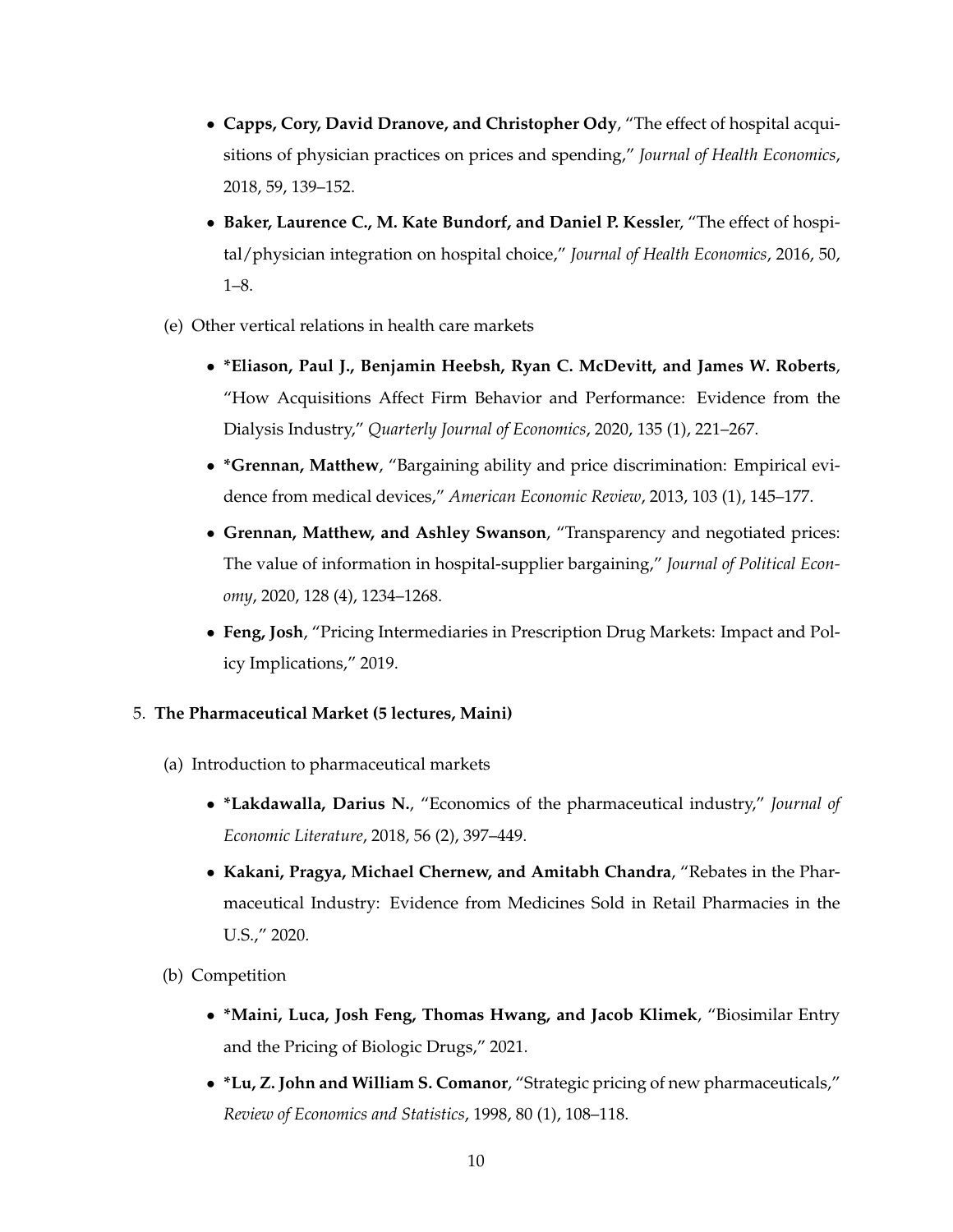- **\*Grabowski, Henry, Genia Long, Richard Mortimer, and Ani Boyo**, "Updated trends in US brand name and generic drug competition," *Journal of Medical Economics*, 2016, 19 (9), 836–844.
- **Frank, Richard G. and David S. Salkever**, "Generic entry and the pricing of pharmaceuticals," *Journal of Economics and Management Strategy*, 1997, 6 (1), 75–90
- **Howard, David H., Peter B. Bach, Ernst R. Berndt, and Rena M. Conti**, "Pricing in the Market for Anticancer Drugs," *Journal of Economic Perspectives*, feb 2015, 53 (1), 139–162.
- **Scott Morton, Fiona M., Ariel Dora Stern, and Scott Stern**, "The Impact of the Entry of Biosimilars: Evidence from Europe," *Review of Industrial Organization*, aug 2018, 53 (1), 173–210.
- (c) Price Regulation
	- **\*Duggan, Mark and Fiona M. Scott Morton,** "The Distortionary Effects of Government Procurement: Evidence From Medicaid Prescription Drug Purchasing," *Quarterly Journal of Economics*, 2006, 121 (1), 1–30.
	- **\*Duggan, Mark and Fiona M. Scott Morton,** "The Effect of Medicare Part D on Pharmaceutical Prices and Utilization," *American Economic Review*, 2010, 100 (1), 590–607.
	- **Feng, Josh, Thomas Hwang, and Luca Maini,** "Profiting from Most-Favored Customer Procurement Rules: Evidence from Medicaid," 2020, pp. 1–30.
	- **Ridley, David B. and Chung-Ying Lee**, "Does Medicare Reimbursement Drive Up Drug Launch Prices?," *The Review of Economics and Statistics*, 2020.
	- **Maini, Luca and Fabio Pammolli,** "Reference Pricing as a Deterrent to Entry: Evidence from the European Pharmaceutical Market," 2019.
	- **Dubois, Pierre, Ashvin Gandhi, and Shoshana Vasserman**, "Bargaining and International Reference Pricing in the Pharmaceutical Industry," 2019, (May), 1–75.
	- **Yurukoglu, Ali, Eli Liebman, and David B. Ridley**, "The Role of Government Reimbursement in Drug Shortages," *American Economic Journal: Economic Policy*, may 2017, 9 (2), 348–382.
- (d) Innovation
	- **\*Cunningham, Colleen, Florian Ederer, and Song Ma**, "Killer Acquisitions," 2019.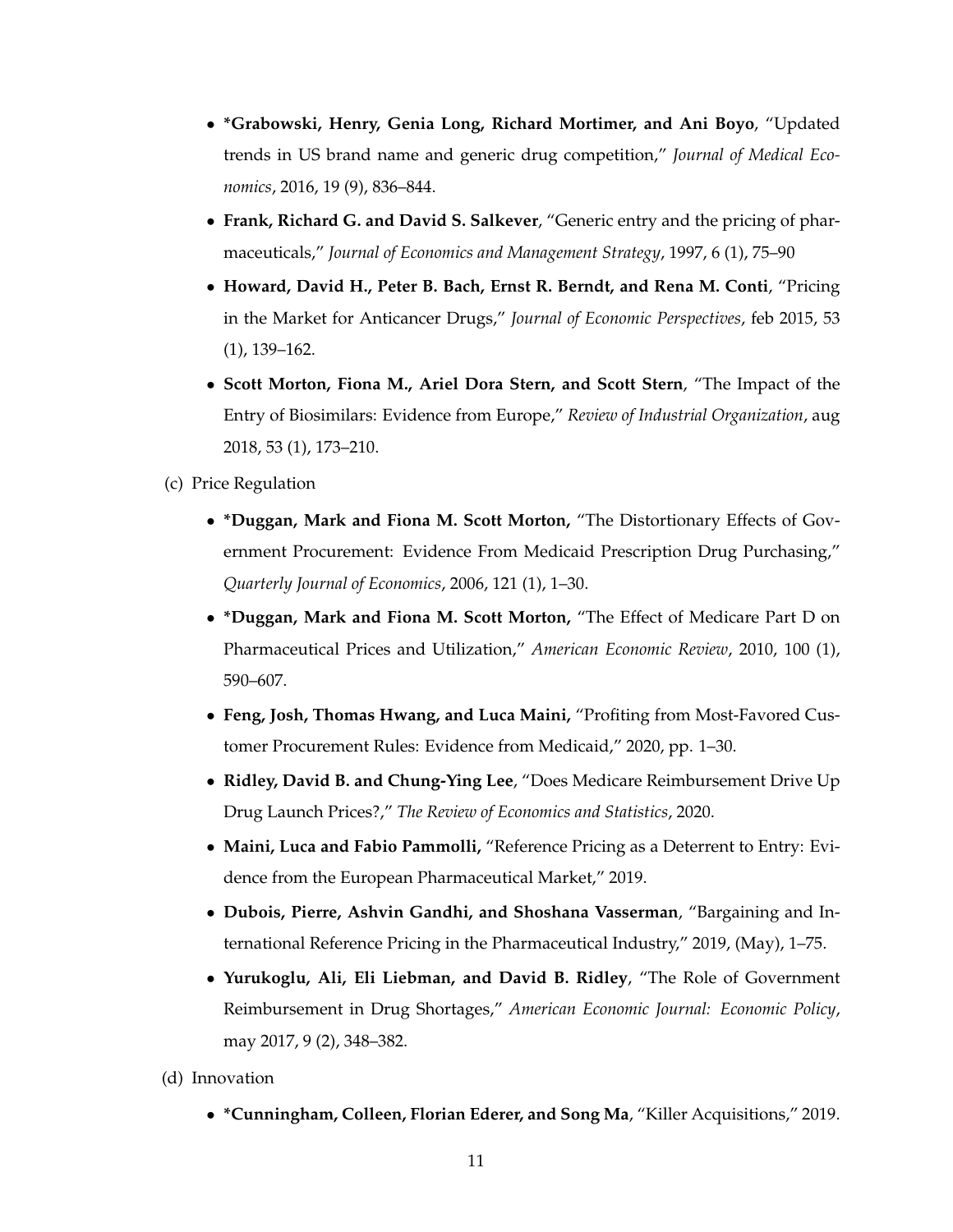- **\*Hamilton, Barton H., Andrés Hincapié, Robert A. Miller, and Nicholas W. Papageorge**, "Innovation and Diffusion of Medical Treatment," *NBER Working Paper*, 2018.
- **\*Dubois, Pierre, Olivier de Mouzon, Fiona Scott-Morton, and Paul Seabright**, "Market size and pharmaceutical innovation," *The RAND Journal of Economics*, 2015, 46 (4), 844–871
- **Blume-Kohout, Margaret E. and Neeraj Sood**, "Market Size and Innovation: Effects of Medicare Part D on Pharmaceutical Research and Development," *Journal of Public Economics*, 2013, 97 (January), 327–336.
- **Dranove, David, Craig Garthwaite, and Manuel I. Hermosilla**, "Expected Profits and the Scientific Novely of Innovation," 2020.
- **Krieger, Joshua, Danielle Li, and Dimitris Papanikolaou**, "Developing Novel Drugs," *SSRN Electronic Journal*, 2018.
- (e) Advertising
	- **Shapiro, Bradley T.**, "Promoting Wellness or Waste? Evidence from Antidepressant Advertising," 2018.
	- **Sinkinson, Michael and Amanda Starc**, "Ask Your Doctor? Direct-to-Consumer Advertising of Pharmaceuticals," *Review of Economic Studies*, 2018, 86 (January), 1– 46.

**Compliance with the COVID-19 Community Standards for In-Person Instruction** We are still in the midst of a global pandemic. All enrolled students are required to wear a mask covering your mouth and nose at all times in our classroom. This requirement is to protect our educational community – your classmates and me – as we learn together. For details on the Community Standards, see Carolina Together (<carolinatogether.unc.edu>). If you fail to comply with the Community Standards, we will ask you to leave immediately and will submit a report to the Office of Student Conduct.

For students, compliance with the COVID-19 Community Standards is a condition of continued enrollment. Failure to comply places other members of the community at risk and may result in administrative or disciplinary action, including, but not limited to, restriction on access to or use of University facilities, removal from University housing, disenrollment from one or more in